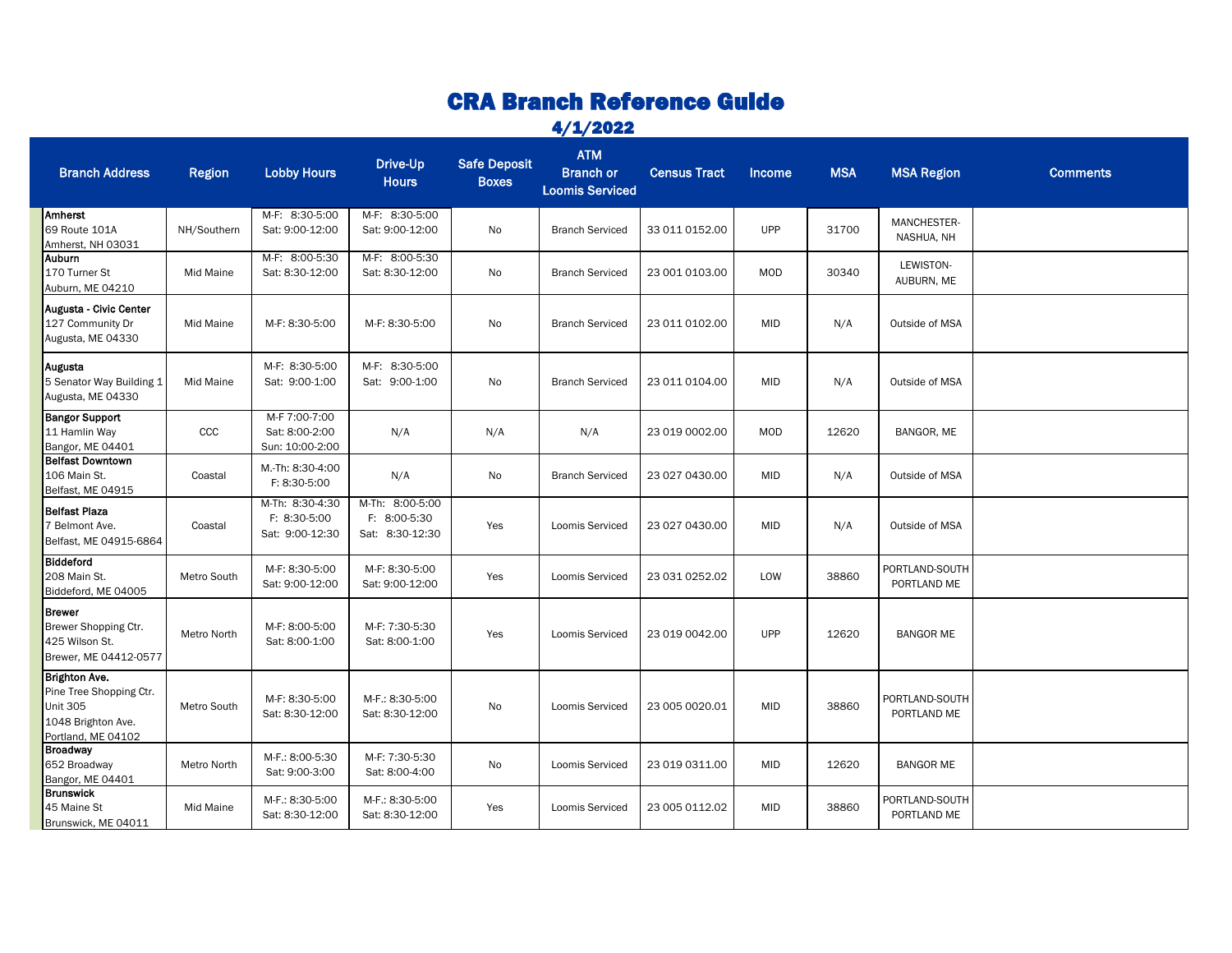| <b>Bucksport</b><br>89 Main St.<br>Bucksport, ME 04416                                                 | Coastal     | M-Th: 8:30-4:00<br>F: 8:30-5:00                      | M-Th: 8:30-4:00<br>F: 8:30-5:00                    | Yes | <b>Branch Serviced</b> | 23 009 9653.00 | <b>MID</b> | N/A   | Outside of MSA                |                            |
|--------------------------------------------------------------------------------------------------------|-------------|------------------------------------------------------|----------------------------------------------------|-----|------------------------|----------------|------------|-------|-------------------------------|----------------------------|
| Calais<br>232 North St.<br>Calais, ME 04619                                                            | Coastal     | M-Th: 9:00-3:00<br>F: 9:00-4:00                      | M-Th: 8:00-4:00<br>F: 8:00-5:00                    | Yes | Loomis Serviced        | 23 029 9555.00 | MOD        | N/A   | Outside of MSA                |                            |
| Camden<br>P.O. Box 1387<br>Camden, ME 04843<br>5 Commercial St.<br>(Do Not Mail)<br>Rockport, ME 04856 | Coastal     | M-Th: 8:30-4:00<br>F: 8:30-5:00<br>Sat: 9:00-12:00   | M-Th: 8:30-4:00<br>F: 8:30-5:00<br>Sat: 9:00-12:00 | Yes | Loomis Serviced        | 23 013 9705.00 | UPP        | N/A   | Outside of MSA                |                            |
| Castine<br>213 Battle Ave.<br>P.O. Box 107<br>Castine, ME 04421                                        | Coastal     | M-Th: 9:00-3:00<br>F: 9:00-4:00                      | N/A                                                | Yes | <b>Branch Serviced</b> | 23 009 9664.00 | MID        | N/A   | Outside of MSA                |                            |
| Colebrook<br>132 Main St<br>Colebrook, NH 03576                                                        | NH/Southern | M-W: 8:00-4:00<br>Th-F: 8:00-5:00<br>Sat: 9:00-12:00 | M-F: 8:00-5:00<br>Sat: 9:00-12:00                  | Yes | <b>Branch Serviced</b> | 33 007 9502.00 | MID        | N/A   | Outside of MSA                |                            |
| Concord - Loudon Rd<br>100 Loudon Rd.<br>Concord, NH 03301                                             | NH/Southern | M-F: 8:00-5:00<br>Sat: 9:00-12:00                    | M-F: 8:00-5:00<br>Sat: 9:00-12:00                  | No  | Loomis Serviced        | 33 013 0441.00 | MOD        | N/A   | Outside of MSA                |                            |
| Concord - N Main St<br>82 N Main St Suite A<br>Concord, NH 03301                                       | NH/Southern | M-F: 8:00-5:00<br>Sat: 9:00-12:00                    | N/A                                                | No  | Loomis Serviced        | 33 013 0380.00 | <b>MID</b> | N/A   | Outside of MSA                |                            |
| Cornish<br>180 Maple St.<br>Cornish, ME 04020                                                          | Metro South | M-Th: 9:00-4:00<br>F: 9:00-5:00<br>Sat: 9:00-12:00   | M-Th: 8:30-4:00<br>F: 8:30-5:00<br>Sat: 8:30-12:00 | Yes | Loomis Serviced        | 23 031 0225.00 | MOD        | 38860 | PORTLAND-SOUTH<br>PORTLAND ME |                            |
| Damariscotta-100 Main<br>St<br>100 Main St.<br>Damariscotta, ME 04543                                  | Coastal     | M-Th: 8:30-4:00<br>F: 8:30-5:00<br>Sat: 9:00-12:00   | M-F: 8:30-5:00<br>Sat: 9:00-12:00                  | Yes | Loomis Serviced        | 23 015 9753.00 | MID        | N/A   | Outside of MSA                |                            |
| Damariscotta-619 Main<br>St<br>619 Main St.<br>Damariscotta, ME 04543                                  | Coastal     | M-Th: 8:30-4:00<br>F: 8:30-5:00                      | M-F: 8:30-5:00                                     | Yes | Loomis Serviced        | 23 015 9753.00 | <b>MID</b> | N/A   | Outside of MSA                |                            |
| Dexter<br>22 Main St.<br>P.O. Box 308<br>Dexter, ME 04930-0308                                         | North/West  | M-Th: 9:00-3:00<br>F: 9:00-5:00                      | M-Th: 9:00-4:00<br>F: 9:00-5:00                    | Yes | <b>Branch Serviced</b> | 23 019 0150.00 | MOD        | 12620 | BANGOR, ME                    |                            |
| Dover-Foxcroft<br>160 East Main St.<br>Dover-Foxcroft, ME<br>04426                                     | North/West  | M-Th: 8:30-4:00<br>F: 8:30-5:00<br>Sat: 9:00-12:00   | M-Th: 8:30-4:00<br>F: 8:30-5:00<br>Sat: 9:00-12:00 | Yes | <b>Branch Serviced</b> | 23 021 9607.00 | <b>MID</b> | N/A   | Outside of MSA                |                            |
| Eastport<br>54 Washington St.<br>Eastport, ME 04631-<br>0250                                           | Coastal     | M-W: 9:00-3:00<br>Th-F: 9:00-5:00                    | M-W: 9:00-3:00<br>Th-F: 9:00-5:00                  | Yes | <b>Branch Serviced</b> | 23 029 9557.00 | MID        | N/A   | Outside of MSA                | *underserved or distressed |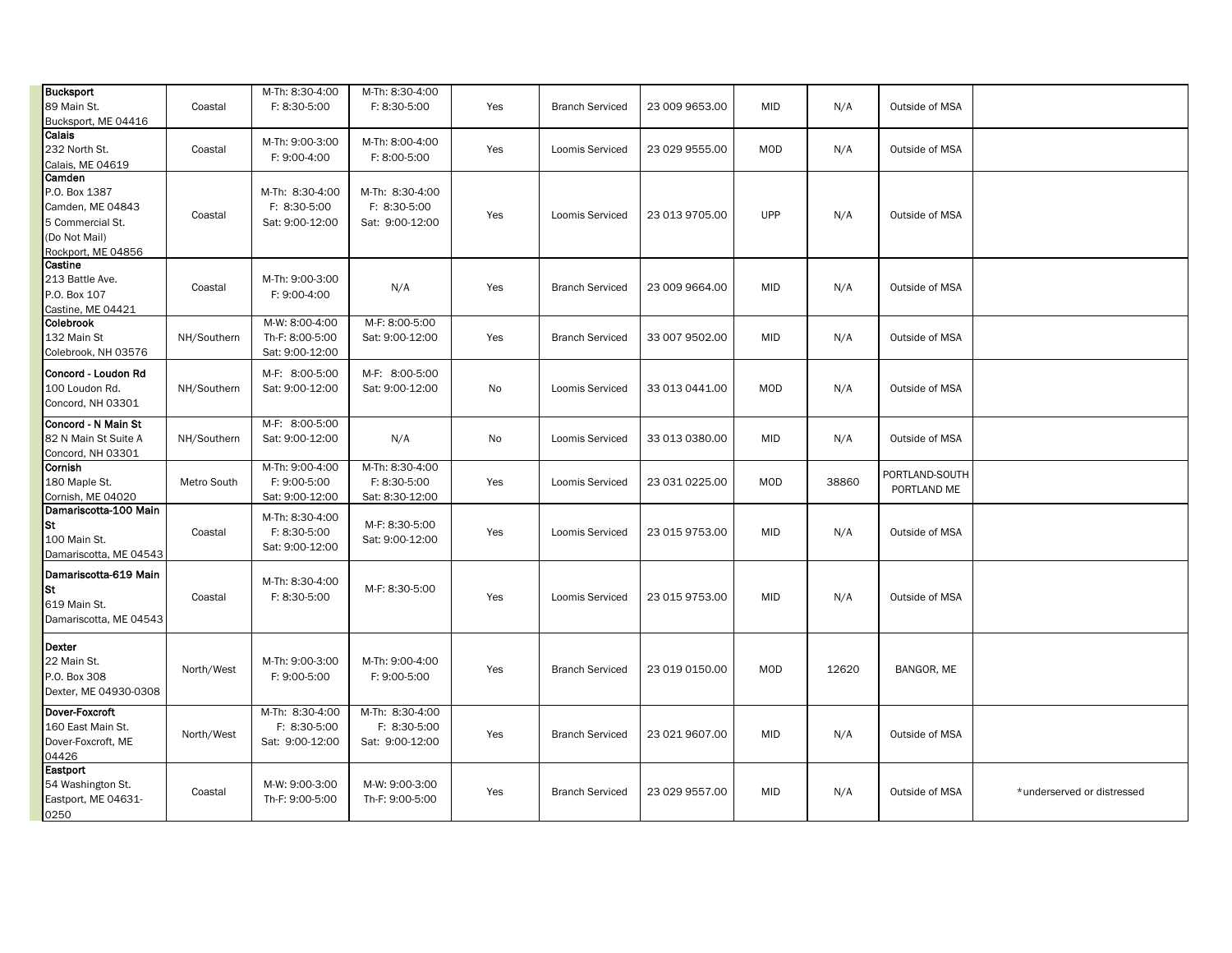| Ellsworth<br>59 Foster St.<br>Ellsworth, ME 04605-<br>0809                      | Coastal     | M-Th: 8:30-4:00<br>F: 8:30-5:00<br>Sat: 8:30-12:00                                                                           | M-F: 8:00-5:00<br>Sat: 8:00-12:00                                                                                         | Yes | Loomis Serviced        | 23 009 9655.03 | <b>MID</b> | N/A   | Outside of MSA                |                            |
|---------------------------------------------------------------------------------|-------------|------------------------------------------------------------------------------------------------------------------------------|---------------------------------------------------------------------------------------------------------------------------|-----|------------------------|----------------|------------|-------|-------------------------------|----------------------------|
| Falmouth<br>215 US Route 1 Suite 1<br>Falmouth, ME 04105                        | Metro South | M-F: 8:30-5:00<br>Sat: 8:30-12:00                                                                                            | M-F: 8:30-5:00<br>Sat: 8:30-12:00                                                                                         | Yes | <b>Branch Serviced</b> | 23 005 0025.01 | <b>UPP</b> | 38860 | PORTLAND-SOUTH<br>PORTLAND ME |                            |
| Farmington<br>177 Main St.<br>Farmington, ME 04938                              | North/West  | M-W: 8:00-4:00<br>Th- F: 8:00-5:00<br>Sat: 8:30-12:00                                                                        | M-W: 8:00-4:00<br>Th- F: 8:00-5:00<br>Sat: 8:30-12:00                                                                     | Yes | <b>Branch Serviced</b> | 23 007 9712.00 | <b>MID</b> | N/A   | Outside of MSA                |                            |
| Greenville<br>31 Lily Bay Rd.<br>P. O. Box 546<br>Greenville, ME 04441-<br>0546 | North/West  | June 1 - Oct 31<br>M-Th: 8:30-4:00<br>F: 8:30-5:00<br>Sat: 8:30-12:00<br>Nov 1 - May 31<br>M-Th: 9:00-3:00<br>F: 9:00 - 4:00 | May 1 - Oct 31<br>M-Th: 8:30-4:00<br>F: 8:30-5:00<br>Sat: 8:30-12:00<br>Nov 1 - May 31<br>M-Th: 8:30-3:00<br>F: 8:30-4:00 | Yes | Loomis Serviced        | 23 021 9603.01 | <b>MID</b> | N/A   | Outside of MSA                |                            |
| Hammond St.<br>871 Hammond St.<br>Bangor, ME 04401                              | Metro North | M-W: 8:30-4:30<br>Th-F: 8:30-5:00<br>Sat: 8:30-12:00                                                                         | M-W: 8:00-5:00<br>Th-F: 8:00-5:30<br>Sat: 8:00-1:00                                                                       | Yes | Loomis Serviced        | 23 019 0007.00 | <b>UPP</b> | 12620 | BANGOR, ME                    |                            |
| Hampden<br>19 Main Rd. North<br>P.O. Box 228<br>Hampden, ME 04444-<br>0228      | Metro North | M-Th: 8:30-4:00<br>F: 8:30-5:00                                                                                              | M-Th: 8:00-4:00<br>F: 8:00-5:00                                                                                           | Yes | <b>Branch Serviced</b> | 23 19 0020.00  | <b>UPP</b> | 12620 | BANGOR, ME                    |                            |
| Hogan Rd.<br>Maine Square Mall<br>687 Hogan Rd.<br>Bangor, ME 04401             | Metro North | M-F: 8:30-4:30<br>Sat: 8:30-3:00                                                                                             | M-F: 8:00-5:30<br>Sat: 8:00-3:00                                                                                          | Yes | Loomis Serviced        | 23 019 0311.00 | <b>MID</b> | 12620 | BANGOR, ME                    |                            |
| Houlton<br>38 Court St.<br>P.O. Box 764<br>Houlton, ME 04730-<br>0764           | North/West  | M-F: 9:00-4:00                                                                                                               | M-F: 8:30-5:00<br>Sat: 9:00-12:00                                                                                         | Yes | <b>Branch Serviced</b> | 23 003 9524.00 | MOD        | N/A   | Outside of MSA                |                            |
| Jonesport<br>175 Main St.<br>Jonesport, ME 04649                                | Coastal     | M-Th: 10:00-3:00<br>F: 10:00-4:00                                                                                            | M-Th: 10:00-3:00<br>F: 10:00-4:00                                                                                         | Yes | Loomis Serviced        | 23 029 9563.00 | <b>MID</b> | N/A   | Outside of MSA                | *underserved or distressed |
| Lewiston<br>882 Lisbon St.<br>Lewiston, ME 04240                                | Mid Maine   | M-F: 8:00-5:30<br>Sat: 8:30-12:00                                                                                            | M-F: 8:00-5:30<br>Sat: 8:30-12:00                                                                                         | Yes | <b>Branch Serviced</b> | 23 001 0205.00 | <b>MID</b> | 30340 | LEWISTON-<br>AUBURN, ME       |                            |
| Lincoln<br>4 Prospect Ave.<br>P.O. Box 399<br>Lincoln, ME 04457                 | North/West  | M-Th: 8:00-4:00<br>F: 8:00-5:00<br>Sat: 9:00-12:00                                                                           | M-Th: 8:00-4:00<br>F: 8:00-5:00<br>Sat: 9:00-12:00                                                                        | Yes | Loomis Serviced        | 23 019 0270.00 | <b>MID</b> | 12620 | BANGOR, ME                    |                            |
| Machias<br>1 Center St.<br>Machias, ME 04654                                    | Coastal     | M-Th: 9:00-4:00<br>F: 9:00-5:00                                                                                              | M-Th: 9:00-4:00<br>F: 9:00-5:00                                                                                           | Yes | Loomis Serviced        | 23 029 9562.00 | <b>MID</b> | N/A   | Outside of MSA                | *underserved or distressed |
| Madison<br>56 Main St.<br>Madison, ME 04950                                     | North/West  | M-Th: 8:30-3:00<br>F: 8:30-5:00                                                                                              | M-Th: 8:30-3:00<br>F: 8:30-5:00                                                                                           | Yes | Loomis Serviced        | 23 025 9665.00 | <b>MID</b> | N/A   | Outside of MSA                |                            |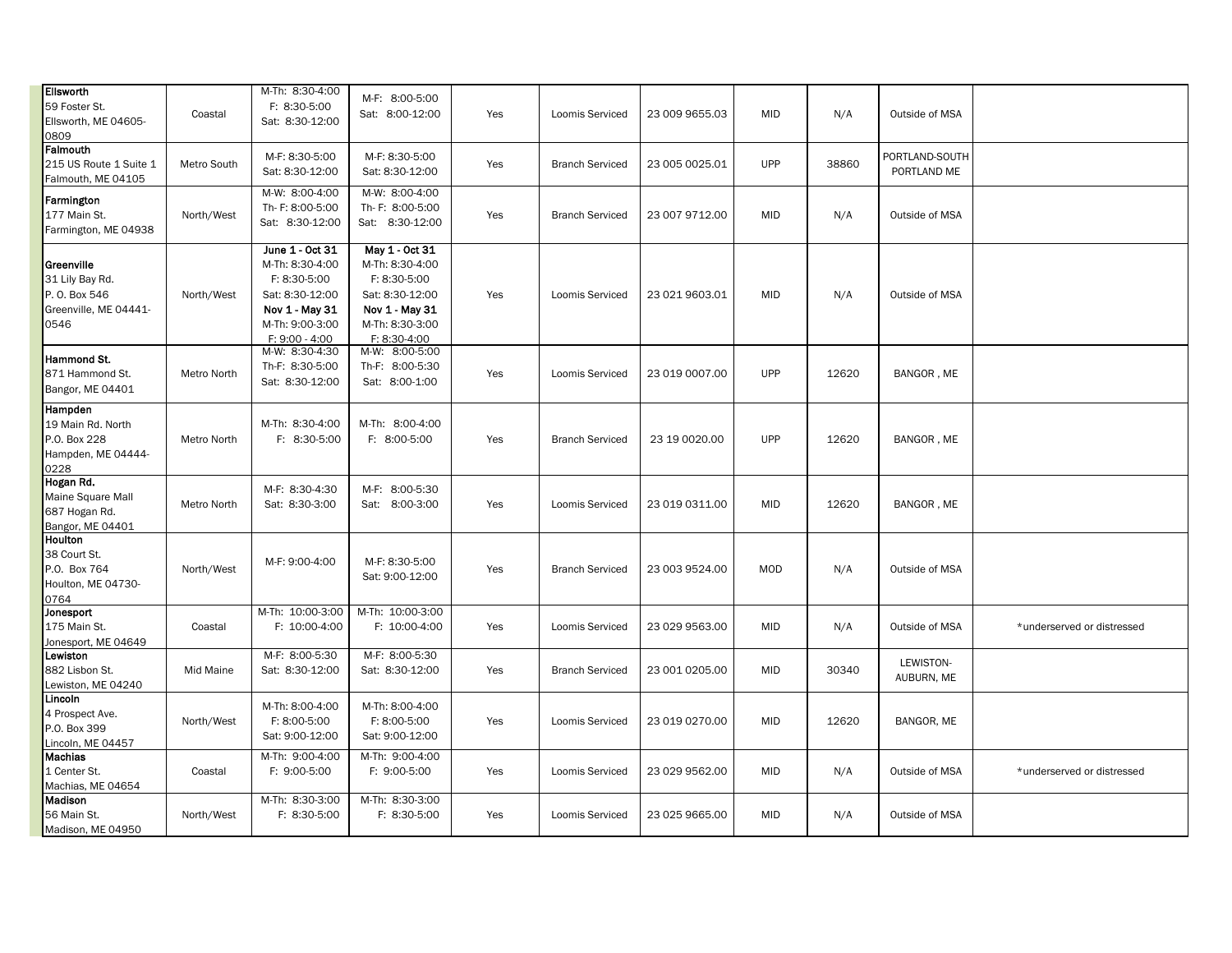| Manchester Elm St<br>999 Elm St<br>Manchester NH 03101                                   | NH/Southern | M-F: 8:30-5:00<br>Sat: 9:00-12:00                                                                          | N/A                                                                                                       | No  | <b>Branch Serviced</b> | 33 011 2004.00 | MOD        | 31700 | MANCHESTER-<br>NASHUA, NH                                     |  |
|------------------------------------------------------------------------------------------|-------------|------------------------------------------------------------------------------------------------------------|-----------------------------------------------------------------------------------------------------------|-----|------------------------|----------------|------------|-------|---------------------------------------------------------------|--|
| 77 Middle St<br>77 Middle St<br>Portland, ME 04101                                       | Metro South | M-F: 8:30-5:00                                                                                             | M-F: 8:30-5:00                                                                                            | No  | <b>Branch Serviced</b> | 23 005 0005.00 | LOW        | 38860 | PORTLAND-SOUTH<br>PORTLAND ME                                 |  |
| 180 Middle St.<br>180 Middle St.<br>Portland, ME 04101                                   | Metro South | M-F: 8:30-5:00<br>Sat: 10:00-3:00                                                                          | N/A                                                                                                       | No  | N/A                    | 23 005 0003.00 | MOD        | 38860 | PORTLAND-SOUTH<br>PORTLAND ME                                 |  |
| Marginal Way<br>20 Marginal Way<br>Portland, ME 04101                                    | Metro South | M-F: 8:30-5:00<br>Sat: 8:30-12:00                                                                          | M-F: 8:30-5:00<br>Sat: 8:30-12:00                                                                         | No  | Loomis Serviced        | 23 005 0015.00 | <b>MID</b> | 38860 | PORTLAND-SOUTH<br>PORTLAND ME                                 |  |
| Mill Creek<br>Mill Creek Shopping<br>Plaza<br>180 Waterman Dr.<br>So. Portland, ME 04106 | Metro South | M-F: 8:30-5:00<br>Sat: 8:30-12:00                                                                          | M-F: 8:30-5:00<br>Sat: 8:30-12:00                                                                         | No  | Loomis Serviced        | 23 005 0032.00 | <b>MID</b> | 38860 | PORTLAND-SOUTH<br>PORTLAND ME                                 |  |
| Millinocket<br>79 Central St.<br>Millinocket, ME 04462                                   | North/West  | M-F: 8:30-4:00                                                                                             | M-F: 8:30-4:00                                                                                            | Yes | <b>Branch Serviced</b> | 23 019 0300.00 | MOD        | 12620 | BANGOR, ME                                                    |  |
| New Harbor<br>2578 Bristol Rd<br>New Harbor ME 04554                                     | Coastal     | May 1 - Oct 31<br>M-Th: 9:00-4:00<br>F: 9:00-5:00<br>Nov 1 - Apr 30<br>M-Th: 9:00-3:00<br>F: 9:00-4:00     | May 1 - Oct 31<br>M-Th: 9:00-4:00<br>F: 9:00-5:00<br>Nov 1 - Apr 30<br>M-Th: 9:00-3:00<br>F: 9:00-4:00    | No  | Loomis Serviced        | 23 015 9756.00 | <b>UPP</b> | N/A   | Outside of MSA                                                |  |
| Northgate<br>320 Allen Ave.<br>Portland, ME 04103                                        | Metro South | M-F: 8:30-5:00<br>Sat: 8:30-12:00                                                                          | M-F: 8:30-5:00<br>Sat: 8:30-12:00                                                                         | Yes | <b>Branch Serviced</b> | 23 005 0021.01 | <b>MID</b> | 38860 | PORTLAND-SOUTH<br>PORTLAND ME                                 |  |
| Ogunquit<br>196 Main St.<br>Ogunquit, ME 03907                                           | NH/Southern | May 1 - Oct 31<br>M-F: 8:30-5:00<br>Sat: 8:30-12:00<br>Nov 1 - Apr 30<br>M-F: 9:00-4:00<br>Sat: 9:00-12:00 | May 1 - Oct 31<br>M-F: 8:30-5:00<br>Sat: 8:30-12:00<br>Nov 1 - Apr 30<br>M-F: 9:00-4:00<br>Sat 9:00-12:00 | Yes | <b>Branch Serviced</b> | 23 031 0340.01 | <b>MID</b> | 38860 | PORTLAND-SOUTH<br>PORTLAND ME                                 |  |
| Old Town<br>564 Stillwater Ave.<br>Old Town, ME 04468                                    | Metro North | M-Th: 8:30-4:00<br>F: 8:30-5:00<br>Sat: 9:00-12:00                                                         | M-Th: 8:00-4:30<br>F: 8:00-5:00<br>Sat: 8:30-12:00                                                        | No  | <b>Branch Serviced</b> | 23 019 0071.00 | <b>MID</b> | 12620 | BANGOR, ME                                                    |  |
| Orono<br>110 Park St.<br>Orono, ME 04473                                                 | Metro North | M-Th: 9:00-4:00<br>F: 9:00-5:00                                                                            | M-Th: 8:30-4:00<br>F: 8:30-5:00                                                                           | Yes | <b>Branch Serviced</b> | 23 019 0063.00 | <b>UNK</b> | 12620 | BANGOR, ME                                                    |  |
| Pittsfield<br>138 Main St<br>Pittsfield, ME 04967                                        | Mid Maine   | M-Th: 8:30-4:00<br>F: 8:30-4:30<br>Sat: 9:00-12:00                                                         | M-Th: 8:30-4:00<br>F: 8:30-4:30<br>Sat: 9:00-12:00                                                        | Yes | Loomis Serviced        | 23 025 9660.00 | <b>MID</b> | N/A   | Outside of MSA                                                |  |
| Portsmouth Bow St<br>8 Bow St<br>Portsmouth, NH 03801                                    | NH/Southern | M-F: 8:30-5:00<br>Sat: 9:00-12:00                                                                          | N/A                                                                                                       | No  | <b>Branch Serviced</b> | 33 015 0691.00 | <b>UPP</b> | 40484 | <b>ROCKINGHAM</b><br>COUNY-<br><b>STRAFFORD</b><br>COUNTY, NH |  |
| Portsmouth Lafayette<br>Rd<br>2400 Lafayette Rd<br>Portsmouth, NH 03801                  | NH/Southern | M-F: 8:00-5:00<br>Sat: 9:00-12:00                                                                          | M-F: 8:00-5:00<br>Sat: 9:00-12:00                                                                         | No  | <b>Branch Serviced</b> | 33 015 1072.00 | <b>MID</b> | 40484 | <b>ROCKINGHAM</b><br>COUNY-<br><b>STRAFFORD</b><br>COUNTY, NH |  |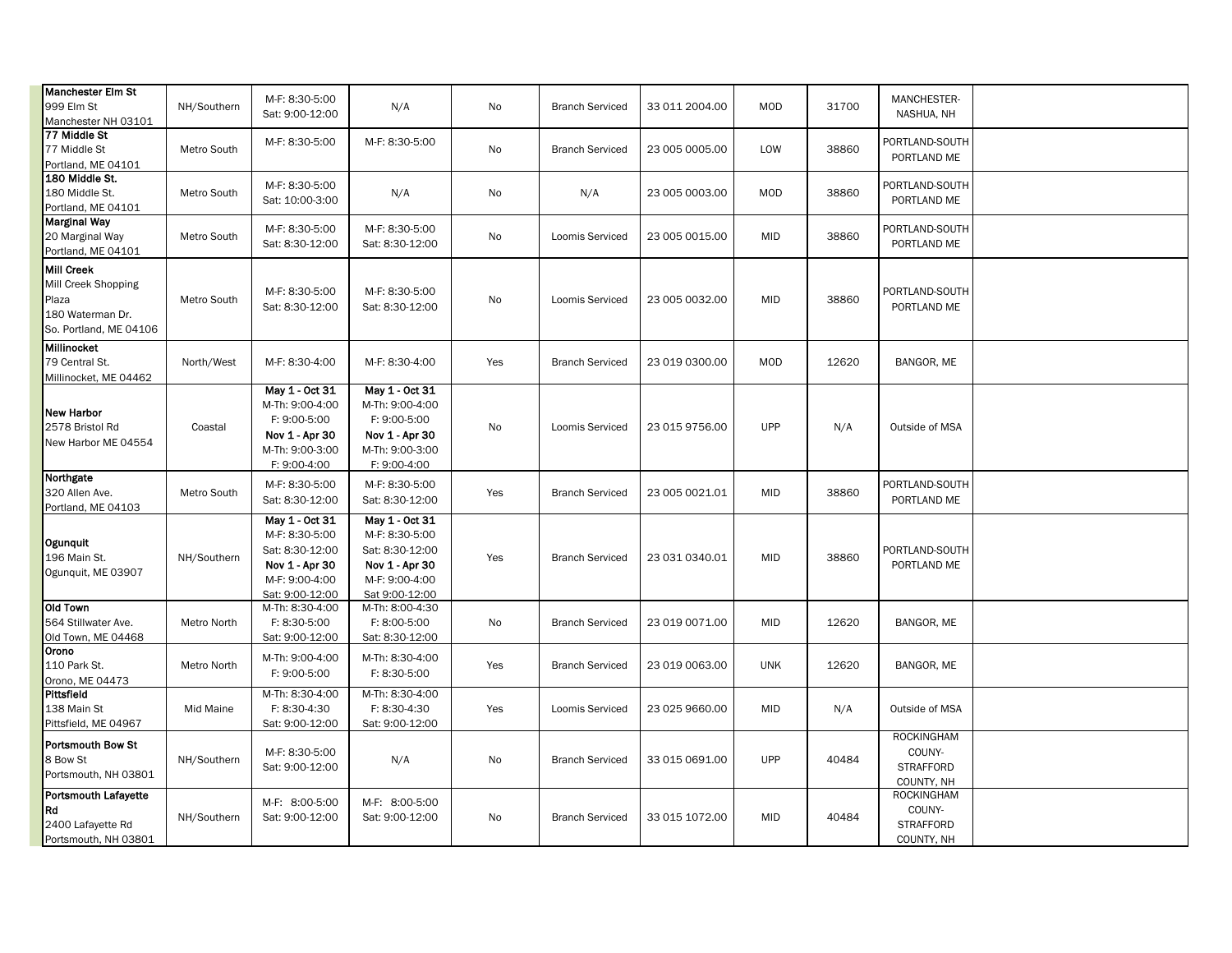| Rockland<br>73 Camden St.<br>Rockland, ME 04841                                       | Coastal     | M-F: 8:30-5:00<br>Sat: 8:30-12:00                  | M-F: 8:30-5:00<br>Sat: 8:30-12:00 | No  | <b>Branch Serviced</b>                                          | 23 013 9707.00 | <b>MID</b> | N/A   | Outside of MSA                | *underserved or distressed |
|---------------------------------------------------------------------------------------|-------------|----------------------------------------------------|-----------------------------------|-----|-----------------------------------------------------------------|----------------|------------|-------|-------------------------------|----------------------------|
| Rumford<br>118 Congress St.<br>P.O. Box 400<br>Rumford, ME 04276                      | North/West  | M-F: 9:00-4:00<br>Sat: 9:00-12:00                  | M-F: 8:30-4:00<br>Sat: 9:00-12:00 | Yes | <b>Branch Serviced</b>                                          | 23 017 9566.00 | <b>MID</b> | N/A   | Outside of MSA                |                            |
| Saco<br>270 Main St.<br>Saco, ME 04072                                                | Metro South | M-F: 8:30-4:30<br>Sat: 9:00-12:00                  | M-F: 8:30-4:30<br>Sat: 9:00-12:00 | No  | <b>Branch Serviced</b>                                          | 23 031 0053.00 | <b>MOD</b> | 38860 | PORTLAND-SOUTH<br>PORTLAND ME |                            |
| Scarborough<br>241 US Route 1<br>Scarborough, ME 04074                                | Metro South | M-F: 8:30-5:00<br>Sat: 8:30-12:00                  | M-F:8:30-5:00<br>Sat: 8:30-12:00  | Yes | Loomis Serviced                                                 | 23 005 0173.01 | <b>MID</b> | 38860 | PORTLAND-SOUTH<br>PORTLAND ME |                            |
| Searsport<br>17 East Main St.<br>P.O. Box 409<br>Searsport, ME 04974                  | Coastal     | M-Th: 8:30-4:00<br>F: 8:30-5:00                    | M-Th: 8:30-4:00<br>F: 8:30-5:00   | Yes | Loomis Serviced                                                 | 23 027 0420.00 | <b>MID</b> | N/A   | Outside of MSA                |                            |
| Skowhegan<br>113 Madison Ave.<br>Skowhegan, ME 04976                                  | North/West  | M-Th: 8:30-4:00<br>F: 8:30-5:00<br>Sat: 8:30-12:00 | M-F: 8:00-5:00<br>Sat: 8:30-12:00 | Yes | Loomis Serviced                                                 | 23 025 9666.00 | <b>MID</b> | N/A   | Outside of MSA                |                            |
| State St.<br>3 State St.<br>P.O. Box 930<br>Bangor, ME 04402-0930                     | Metro North | M-F: 8:30-4:30                                     | M-F: 8:00-5:00                    | Yes | Drive Up: Branch<br>Walk Up (Cash<br>Dispenser only):<br>Loomis | 23 019 0002.00 | <b>MOD</b> | 12620 | BANGOR, ME                    |                            |
| <b>Union</b><br>17 Sennebec Rd<br>Union, ME 04862                                     | Coastal     | M-Th: 8:30-4:00<br>F: 8:30-5:00<br>Sat: 9:00-12:00 | M-F: 8:30-5:00<br>Sat:9:00-12:00  | Yes | Loomis Serviced                                                 | 23 013 9703.00 | <b>MID</b> | N/A   | Outside of MSA                | *underserved or distressed |
| <b>Unity</b><br>Clifford Common<br>Bangor Rd.<br>P.O. Box 670<br>Unity, ME 04988-0670 | Mid Maine   | M-Th: 9:00-4:00<br>F: 9:00-5:00                    | M-Th: 8:30-4:00<br>F: 8:30-5:00   | Yes | <b>Branch Serviced</b>                                          | 23 027 0460.02 | <b>MID</b> | N/A   | Outside of MSA                |                            |
| Warren<br>289 Camden Rd<br>Warren, ME 04864                                           | Coastal     | M-Th: 8:30-4:00<br>F: 8:30-5:00<br>Sat: 9:00-12:00 | M-F: 8:30-5:00<br>Sat:9:00-12:00  | Yes | Loomis Serviced                                                 | 23 013 9704.00 | <b>MID</b> | N/A   | Outside of MSA                | *underserved or distressed |
| Waterville<br>366 Main St.<br>Waterville, ME 04901                                    | Mid Maine   | M-F: 8:30-5:00<br>Sat: 9:00-12:00                  | M-F: 8:30-5:00<br>Sat: 9:00-12:00 | Yes | Loomis Serviced                                                 | 23 011 0241.01 | <b>MID</b> | N/A   | Outside of MSA                |                            |
| Windham<br>745 Roosevelt Tr<br>Windham, ME 04062                                      | Metro South | M-F: 8:00-5:30<br>Sat: 8:30-12:00                  | M-F: 8:00-5:30<br>Sat: 8:30-12:00 | No  | <b>Branch Serviced</b>                                          | 23 005 0048.01 | <b>MID</b> | 38860 | PORTLAND-SOUTH<br>PORTLAND ME |                            |
| Winslow<br>78 China Rd.<br>Winslow, ME 04901                                          | Mid Maine   | M-F: 9:00-4:00                                     | M-F: 8:30-4:30                    | No  | Loomis Serviced                                                 | 23 011 0230.02 | N/A        | N/A   | Outside of MSA                |                            |
| York<br>460 US Route 1<br>York, ME 03909<br><b>Office Locations</b>                   | NH/Southern | M-F: 8:00-5:00<br>Sat: 8:30-12:00                  | M-F: 8:00-5:00<br>Sat: 8:30-12:00 | No  | <b>Branch Serviced</b>                                          | 23 031 0360.02 | <b>MID</b> | 38860 | PORTLAND-SOUTH<br>PORTLAND ME |                            |
|                                                                                       |             |                                                    |                                   |     |                                                                 |                |            |       |                               |                            |